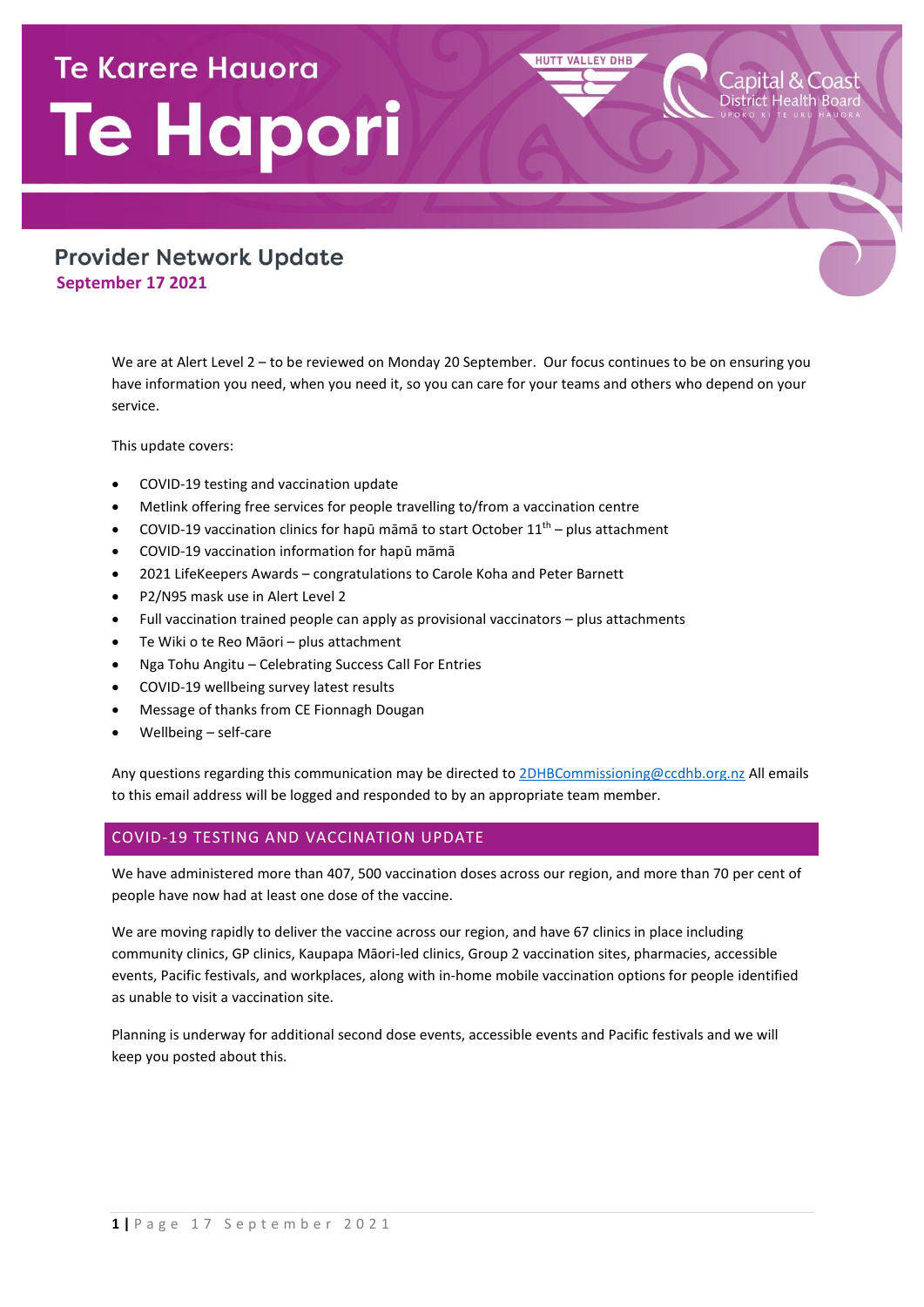#### IN-HOME VACCINATIONS

A network of four community pharmacy teams with homecare experience have so far visited just under 50 people who are unable to safely visit a clinic or who are homebound, sometimes due to severe disability.

Bronwen Shepherd, Unichem & Life Pharmacy COVID-19 operations lead for Wellington, says patients have appreciated the opportunity to be vaccinated in their own homes, and their trusted relationships help foster conversations about vaccinations that can help ease any concerns.



"There was one man who received his first vaccination while watching the government's 1pm update and was thrilled to be part of the vaccination statistics mentioned by Dr Bloomfield. That was pretty special for us. Both patients and the pharmacists have enjoyed the 15 minute post-vaccination tea and biscuit chats, it's a valuable experience in these times to be able to take the time and have conversations to address any questions, and simply to connect with one another."

A collaborative approach across health sector, including the DHB COVID-19 response team, has created a highly targeted, responsive and personalised service that will help protect the whole community.

Anyone who has difficulty leaving their home safely may be able to be vaccinated at home. Talk to your GP or call 0800 829 935 to check if you are eligible for this service.

## VACCINATING WORKFORCES

When the country went into alert level 4 there was a further push to get even more essential workers vaccinated. Since then, at least 1000 essential workers in the 2DHB region have received a vaccination, including supermarket employees, border workers and drivers.

#### ACCESSIBLE EVENTS

For anyone looking for a low sensory and accessible space to get vaccinated, appointments are available at Heretaunga Christian Centre in Upper Hutt from 10am-1pm on Monday 20 September.

This event offers longer appointments, with more space and fewer people around.

To book call 0800 829 935, text 027 281 5017 or email [CovidVaxAccessibilityCCDHB@ccdhb.org.nz](mailto:CovidVaxAccessibilityCCDHB@ccdhb.org.nz)

#### NEW REO MĀORI VIDEO FROM IMAC SHOWS HOW VACCINES WORK

As part of Te Wiki o te Reo Māori, IMAC has shared [a short video](https://urldefense.com/v3/__https:/www.youtube.com/watch?v=ncfmxGZz_5s__;!!A3teau8g8Q!AeUmk6px3T0jCQwOXWQ-I2sthEsG4_BrSBptNk46EhjaVSsSRZRqRs6xQIlCFvwI1ECJ$) in te reo Māori answering the most common pātai we hear about the COVID-19 vaccine: How does it work?

This information can help inform whānau and alleviate them of any anxieties they have towards the vaccine. What's even better is that this entire video is in te reo Māori.

Please share this with your networks, hei whakanui i Te Wiki o te Reo Māori, to let people know how the COVID-19 vaccine works.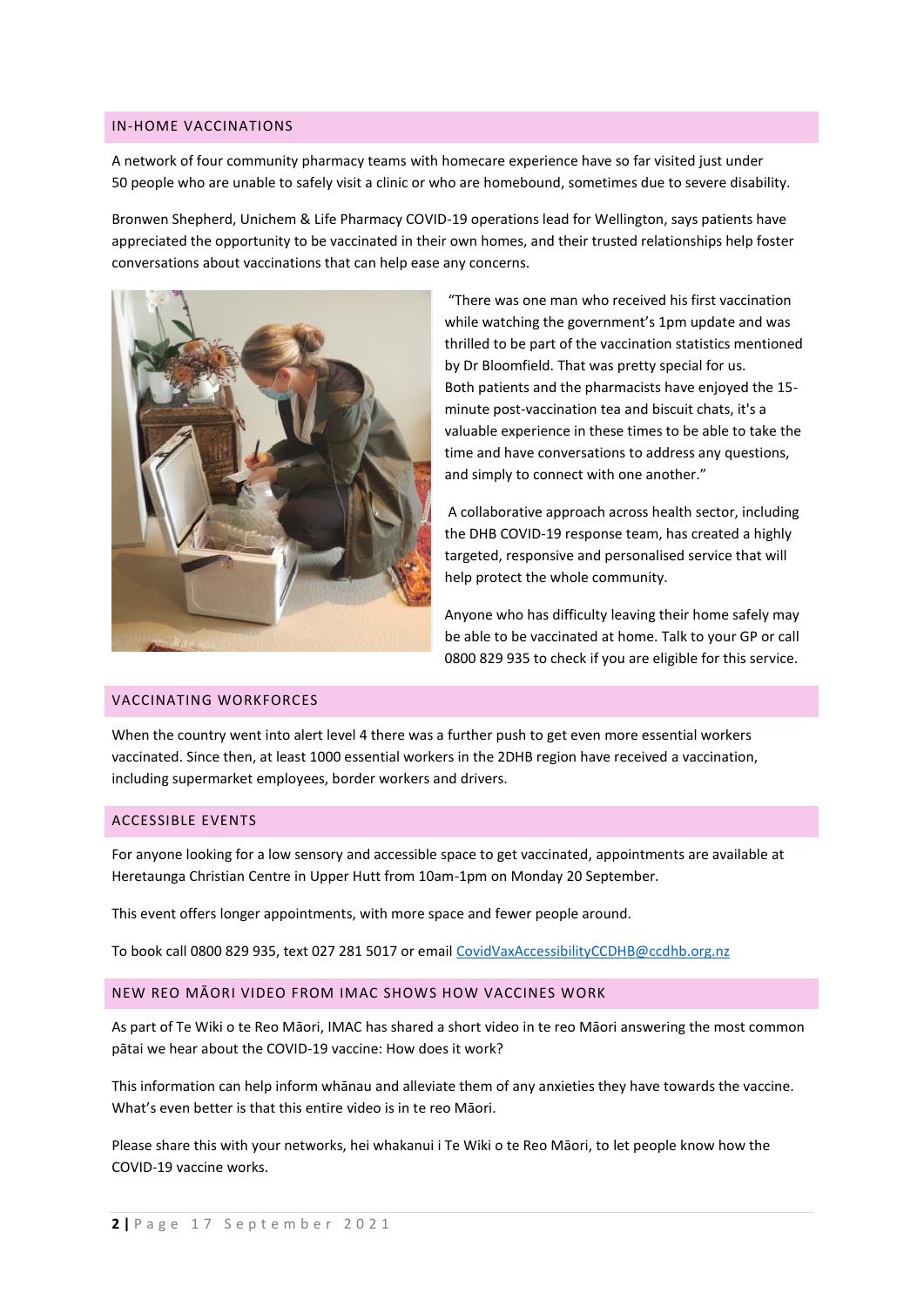Full information around vaccination sites can be found here:

Wellington[: https://www.healthpoint.co.nz/covid-19-vaccination/wellington/](https://www.healthpoint.co.nz/covid-19-vaccination/wellington/)

Hutt Valley:<https://www.healthpoint.co.nz/covid-19-vaccination/hutt/>

Full information around testing sites is available here.

Wellington[: https://www.healthpoint.co.nz/covid-19/wellington/](https://www.healthpoint.co.nz/covid-19/wellington/)

Hutt Valley:<https://www.healthpoint.co.nz/covid-19/hutt/>

## METLINK OFFERING FREE SERVICES TO/FROM A VACCINATION CENTRE

From Monday, Metlink are offering free services for people who are travelling to/from a vaccination centre as part of a coordinated effort to boost attendance at vaccination centres and events across the region.

The free travel be available for anyone heading for a vaccination and passengers can simply hop on board any Metlink bus or train service as they head for a vaccination.

The free return trip on Metlink bus and train services will be available to all passengers travelling on the day of their vaccination appointment who can show their booking confirmation and date either on paper or their devices. Passengers unable to use buses or trains are encouraged to contact Metlink directly on 0800 801 700 to arrange community transport to and from their vaccination centre.

If you'd like to share this message across your channels to help promote this, you can find Metlink's post here: [https://www.facebook.com/metlinkwgtn/photos/a.524391004608456/1474693586244855](https://urldefense.com/v3/__https:/www.facebook.com/metlinkwgtn/photos/a.524391004608456/1474693586244855__;!!A3teau8g8Q!CkPKvkUGY9Yxh_dCMECqB98DshkCFOyH7NpfQo_ubCksZ9fGHTF6zGSA7dTiYJy_Kjia$)

## COVID-19 VACCINATION CLINICS FOR HAPŪ MĀMĀ

Ora Toa has set aside a safe, supportive environment on Mondays from 10.30am to 2.30pm specifically for hapū māmā who would like to get vaccinated. These clinics will start on Monday  $11<sup>th</sup>$  October, and include longer appointment times for asking questions. The environment is low sensory, quiet and spacious, and means hapū māmā can be vaccinated alongside other hapū māmā and be together as a community.

See attached pdf for information on how to organise an appointment or a discussion for a woman who would like more information.

## COVID-19 VACCINE INFO FOR HAPŪ MĀMĀ

Royal Australia & NZ College of Obstetricians and Gynaecologists – RANZCOG – has shared a video on social media to encourage hapū māmā to get vaccinated and why it's important. The video features māmā and daughter team – Dr Kasey Tawhara who is an obstetrician and her māmā Dr Pauline Gray who is a midwife. It is encouraging to see the video has had almost 2000 views. You can see it here:<https://fb.watch/81aHTwcTzc/>

#### 2021 LIFEKEEPERS AWARDS – CONGRATULATIONS TO OUR WINNERS

Our congratulations to Carole Koha and Peter Barnett on winning LifeKeepers Awards. These awards recognise the often heroic but unacknowledged commitment of individuals and organisations who preservere with efforts and mahi that makes a vital contribution to suicide prevention.

The awards were announced on Friday 10<sup>th</sup> September, World Suicide Prevention Day.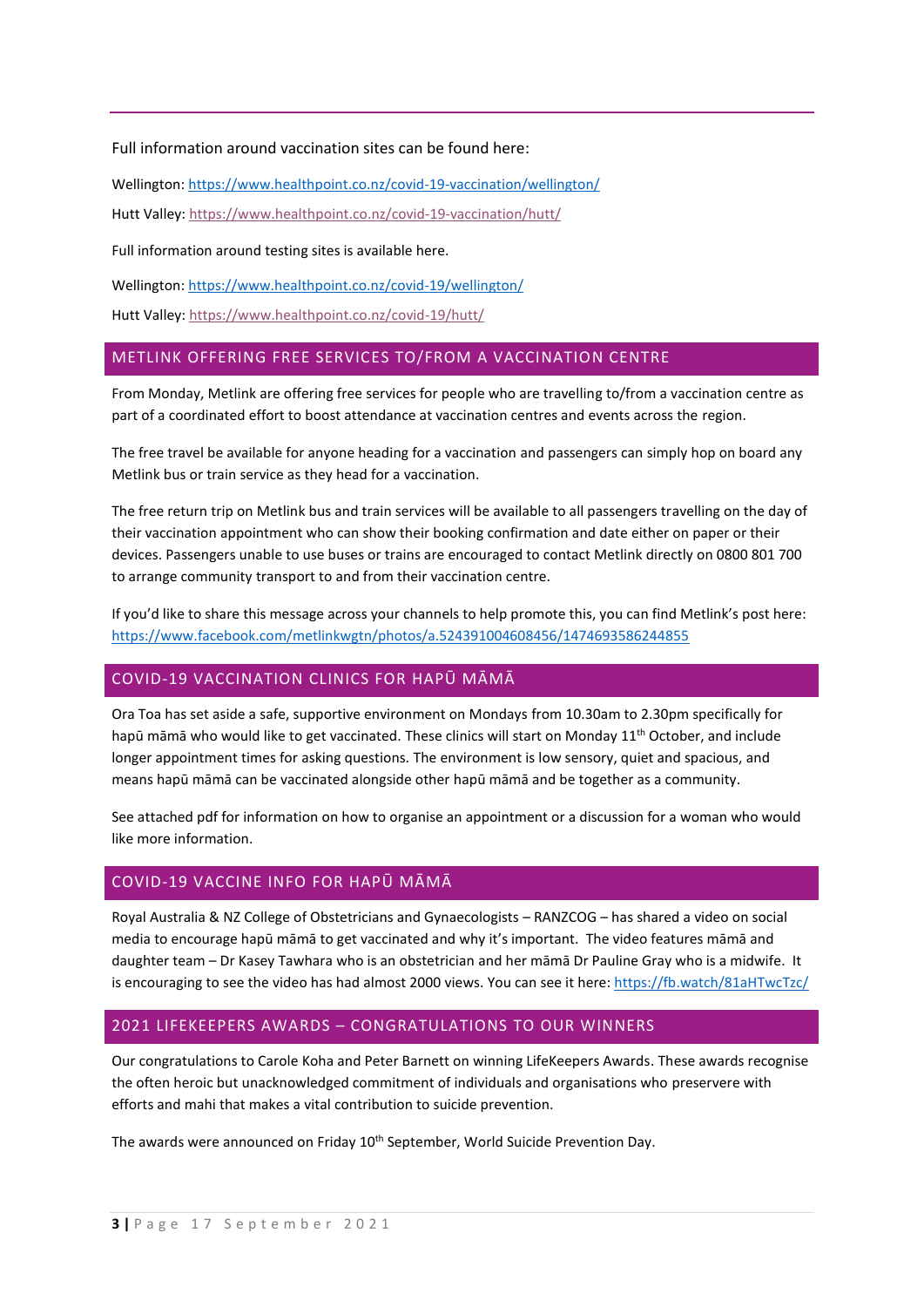LifeKeepers is a free national suicide prevention training programme for New Zealanders who want to create communities of care and prevent suicide. It is funded by Ministry of Health and delivered by Le Va, an NGO specialising in mental health and wellbeing, suicide prevention and violence prevention. Since launching in 2017 more than 4500 people have completed the training.

## CAROLE KOHA

Carole has been engaged in Kaupapa Māori mental health and addiction services for the past 30 years working both in mainstream clinical services and developing Kaupapa Māori Mental Health & Addiction services within communities with Iwi Māori organisations.

Carole has also been involved with the Suicide Prevention & Postvention Governance Group for Capital & Coast, Hutt Valley & Wairarapa DHBs for many years and through many changes.

Over this time, Carole has been a strong voice for Māori and for rangatahi. She is passionate about reducing inequalities and improving outcomes for Tāngata Motuhake and their whānau. Carole has been at the coal face of supporting people in suicidal distress and beyond. She is seen as a taonga in her community and has made a measurable difference to people that have often been marginalised.

Carole is being acknowledged for her years of dedication to the kaupapa of suicide prevention, 'walking the walk' and advocating for Māori and rangatahi so less lives are lost to suicide.

## PETER BARNETT

Peter brings together both professional expertise and lived experience to help others on their journeys to recovery – working directly with tangata whaiora and supporting others to value and honour the sharing and use of lived experience to empower and strengthen.

Peter has extensive experience of governance, management, policy development, advisory and voluntary roles in Government and community organisations. He also has lived experience of both mental distress, addiction and as a survivor of suicide attempts, and of related recovery journeys

Peter has set up and led consumer organisations to gain greater participation and influence in strategic and service development at national, local and service levels. He is also a member of several governance groups within the DHB, working to ensure the voice of lived experience is heard.

Peter is being specifically acknowledged for the difference he has made within governance groups. Peter has elevated the voice and needs of people affected by suicide, helping to shift thinking from a focus on a medical framework towards supporting and empowering communities to support their members and design/deliver their own solutions.

## P2/N95 MASK USE IN ALERT LEVEL 2

#### EXEMPTION CESSATION P2/N95S IN ALERT LEVEL 2

The Ministry of Health has removed the exemptions put in place for N95/P2 use by Pharmacy and General Practice outside of the Auckland region. From 15 September 2021, N95/P2s will only be supplied to those Pharmacy and General Practice outside of the Auckland region undertaking swabbing, who have provided the Ministry of Health with a fit test declaration.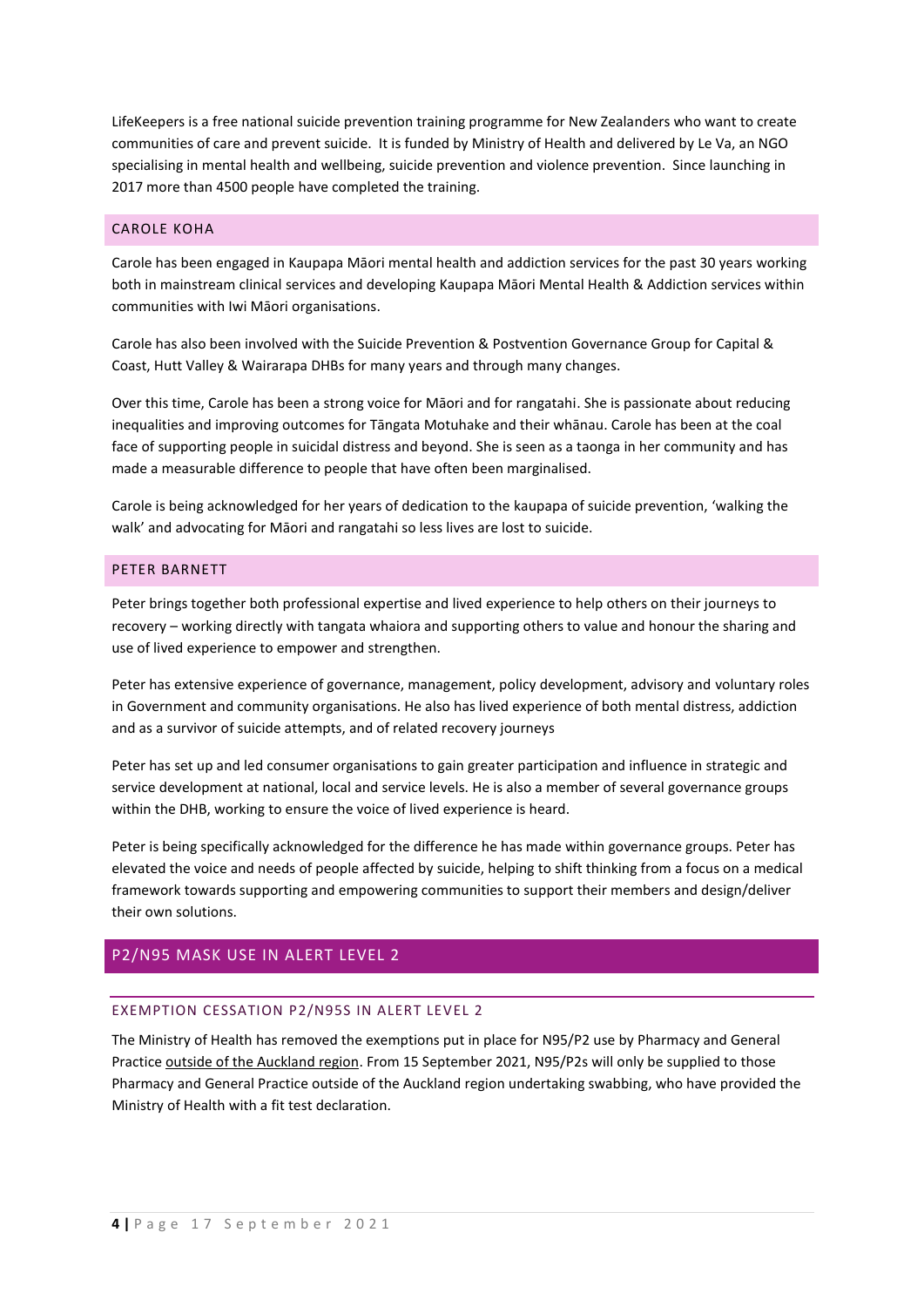## USE OF P2/N95 PARTICULATE RESPIRATORS: COVID-19 VACCINE

Please also note that as per the [COVID-19 Vaccine Operating Guidelines](https://urldefense.com/v3/__https:/www.health.govt.nz/system/files/documents/pages/covid-19-vaccine-operating-guidelines-v23-9sept2021.pdf__;!!A3teau8g8Q!DIsf8Uq4hx7Egq1jS9053_Zpa_9j2XwEiSU0FoImG1bXps0PJ8XS2Vex4Wbu7-x1MF0$) (pg. 76 which should be read in conjunction with COVID-19 Readiness Plans Community Response Framework and Primary care quick reference guide) for Infection Prevention and Control requirements – specifically mask wearing across Alert settings – does not require the use of an N95/P2 particulate respirator.

The Ministry of Health's centralised supply of PPE **will not** provide N95/P2 particulate respirators for use in Vaccine Centres. DHBs are also asked to not provide N95/P2 respirators from their supply to Vaccine Centres. The supply of N95/P2 particulate respirators is specifically selected for use across a range of sectors.

All Vaccine Centres as per the request in the Vaccine Operating Guidelines (pg. 46) see below, contact the [COVID-19 Health Supply Chain](mailto:COVID.HealthSupplyChain@health.govt.nz) team are asked to access PPE through the existing PPE Portal via HealthCare Logistics or Onelink.

| <b>Information</b><br><b>Required</b> | <b>Details</b>                                                                                                                                                                                                            | <b>Process</b>                                                                                                                                                                                                                                       |
|---------------------------------------|---------------------------------------------------------------------------------------------------------------------------------------------------------------------------------------------------------------------------|------------------------------------------------------------------------------------------------------------------------------------------------------------------------------------------------------------------------------------------------------|
| Order for PPE                         | The PPE provided will be based<br>٠<br>on current COVID-19 Alert<br>Level settings.<br>Healthcare providers should<br>٠<br>hold contingency stock of PPE<br>which can be utilised in the<br>event of Alert Level changes. | Order via the existing PPE Portal via<br>٠<br>HealthCare Logistics or Onelink.<br>If you are a new provider or currently do not<br>hold contingency stock, please contact<br>COVID.healthsupplychain@health.govt.nz to<br>discuss your requirements. |

## 10.4.7 Ordering Personal Protective Equipment (PPE)

Please note that there are no exceptions unless approved on an individual case by case basis by the Ministry of Health directly. The Principles of Supply clearly articulate PPE across Alert Levels and settings. If you are unsure in the first instance, please refer to [Covid-19: Personal Protective Equipment Central Supply.](https://urldefense.com/v3/__https:/www.health.govt.nz/our-work/diseases-and-conditions/covid-19-novel-coronavirus/covid-19-information-specific-audiences/covid-19-personal-protective-equipment-central-supply/personal-protective-equipment-use-health-and-disability-care-settings__;!!A3teau8g8Q!DIsf8Uq4hx7Egq1jS9053_Zpa_9j2XwEiSU0FoImG1bXps0PJ8XS2Vex4Wbu4uVl6TU$)

## FULL VACCINATOR TRAINED PEOPLE CAN APPLY AS PROVISIONAL VACCINATORS

The high demand for vaccinator training has generated increased pressure on the availability of clinical assessments – the final step in achieving approval as a full 'authorised vaccinator'.

To support the rollout of the COVID-19 vaccination programme, the Ministry is now allowing health care professionals who have completed IMAC's vaccinator foundation course to apply to become a provisional vaccinator as an alternative option.

This means people who have undergone full vaccinator training but can't book a timely clinical assessment through an Immunisation Coordinator, can instead undertake a peer assessment, and apply for authorisation as a 'provisional vaccinator' if they would like to begin vaccinating.

People who have completed the IMAC vaccinator foundation course and who would like to apply to become a provisional vaccinator should:

- Discuss this with their employer, noting the limited scope of the provisional vaccinator role
- Complete th[e peer assessment](https://urldefense.com/v3/__https:/www.immune.org.nz/sites/default/files/2021*20Peer*20assessment*20form*20for*20provisional*20vaccinators*20Final*20V7.pdf__;JSUlJSUlJSU!!A3teau8g8Q!GHdcbcA-Rz9pvDAN7rgCxbtEMOkx-ql6ZPtqrfO74wQ2q7B1UGszBM2a_19o5BGPCJnZ$) required of provisional vaccinators (**attached**)
- Submit thei[r provisional vaccinator application form](https://urldefense.com/v3/__https:/www.health.govt.nz/system/files/documents/pages/provisional-vaccination-authorisation-application-form-sep21_0.pdf__;!!A3teau8g8Q!GHdcbcA-Rz9pvDAN7rgCxbtEMOkx-ql6ZPtqrfO74wQ2q7B1UGszBM2a_19o5EdF6msz$) (**attached**) and all required documentation to [vaccinatorauthorisations@health.govt.nz](mailto:vaccinatorauthorisations@health.govt.nz)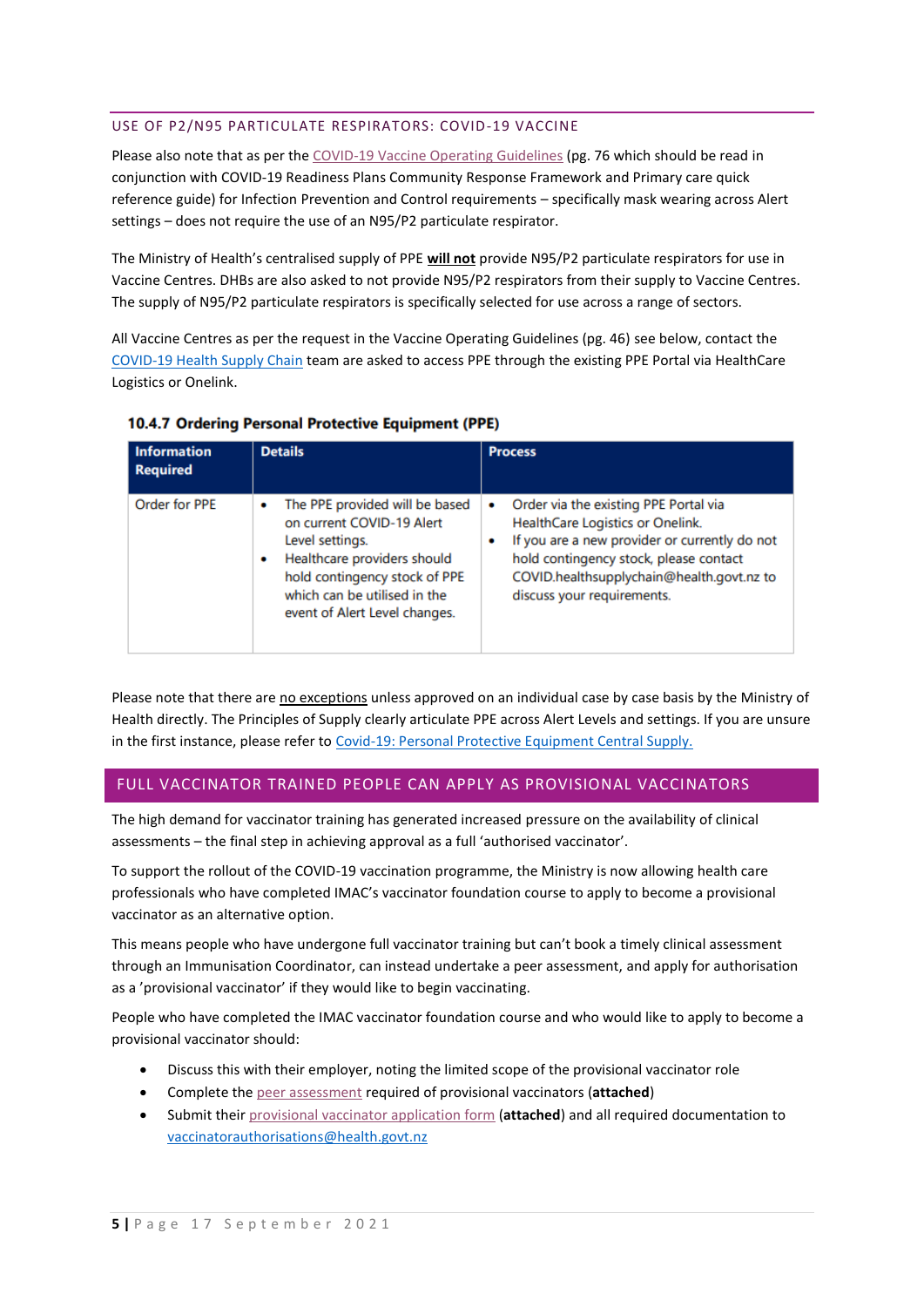Provisional vaccinators can only administer MMR and influenza vaccines, plus the COVID-19 vaccine if they provide their IMAC COVID-19 vaccine education course certificate.

## TE WIKI O TE REO MĀORI - MĀORI LANGUAGE WEEK



Reo Maori – [https://www.reomaori.co.nz/tewiki\\_2021](https://www.reomaori.co.nz/tewiki_2021) – has some great resources for using te reo in the workplace, including a series of words and phrases to use for hui ā-ipurangi online meetings - Huitopa/Zoom and Huitīma/Teams **attached**.

Perhaps one of the more useful phrases would be *kua ngū tō reo* which means *you're on mute*.

**Top tip:** Pānui / Read

Use the [signage list](https://www.tetaurawhiri.govt.nz/ako/bilingual-signage/) to put up signs around your workplace or try [these](https://tetaurawhiri.govt.nz/rauemi-a-ipurangi/rauemi/everyday-labels/) labels, or spend an hour reading a te Reo Māori book. Suggestions for books for readers of all levels can be found here[: https://www.reomaori.co.nz/ideas#p](https://www.reomaori.co.nz/ideas#pānui)ānui

## NGĀ TOHU ANGITU: CELEBRATING SUCCESS AWARDS DEADLINE APPROACHING



A reminder there is still time to nominate either yourself, another individual, or a team whose work deserves recognition. We have seen true unity and creativity during a period of high demand for health care services, including delivering the largest ever vaccination programme in our region for COVID-19. We have seen innovation, collaboration, demonstrations of excellence, outstanding teamwork and leadership, and going the extra mile to deliver fantastic care.

- **The new closing date for entries to the CCDHB awards is Friday 24 September.**
- **The new closing date for entries to the HVDHB awards is Friday 1 October.**

Please note the nomination is a simple process which involved writing a short paragraph only, and perhaps a photo if you have one. So if you know a person or team deserving acknowledgement for their mahi, fill in this [simple online form](https://www.surveymonkey.com/r/L5SCC3G) You will need to show who has benefited, and how, and you can nominate yourself. [Find](http://www.huttvalleydhb.org.nz/assets/what-makes-a-good-nomination.pdf)  [out what makes a great nomination](http://www.huttvalleydhb.org.nz/assets/what-makes-a-good-nomination.pdf) in the **attached** pdf.

More information can be found here, including past winners, and a tip sheet for what makes a great nomination.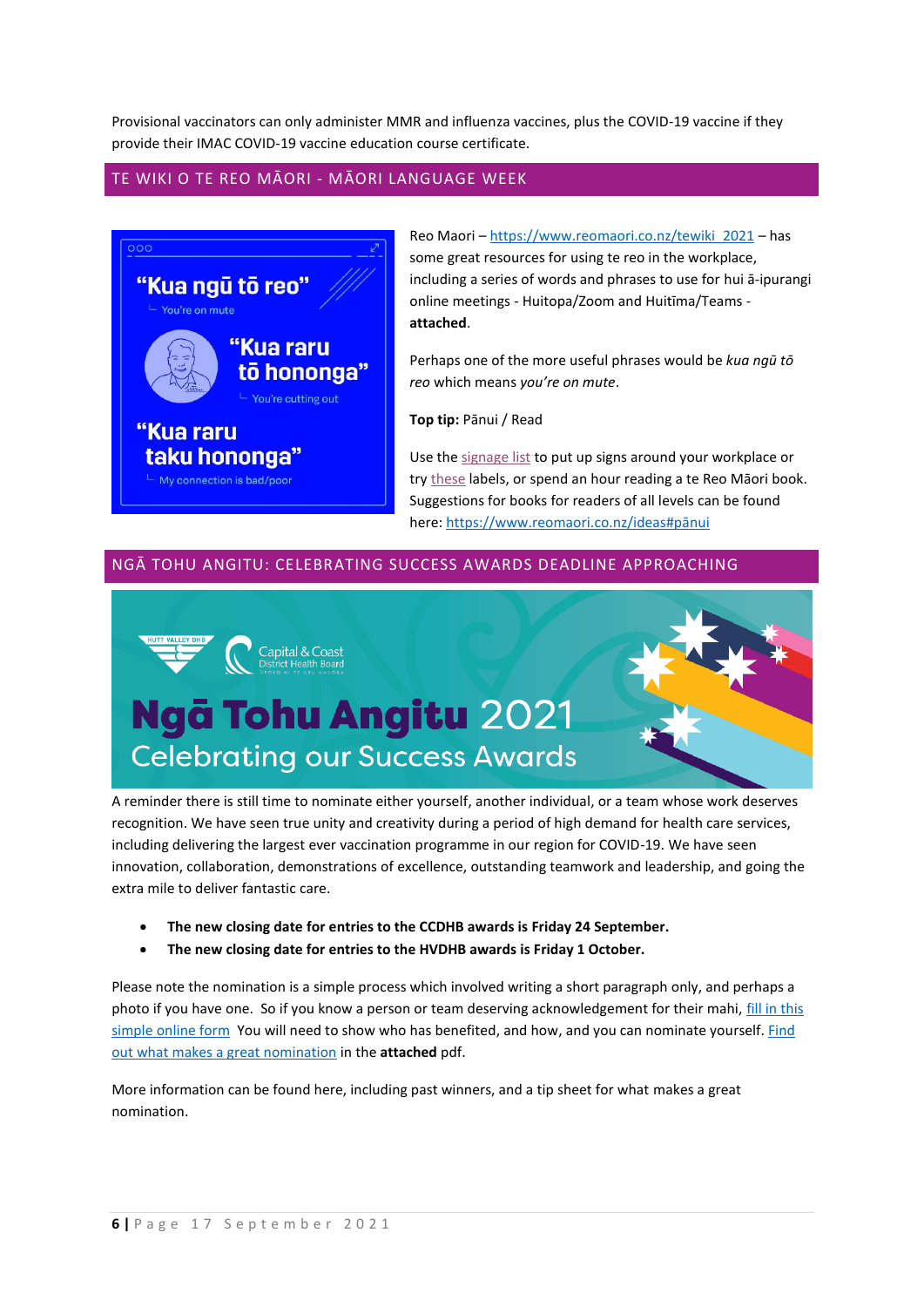#### TIPS FOR NOMINATION

Nominations are limited to around 300 words so type your entry in a Word document or other notepad so you can edit it and monitor your word count, then copy and paste into the field in the form. Write one block of text – no paragraphs – or your text may not copy over correctly.

You will need a name or names for your nominees, and a phone number and email address.

A photo is also useful if you have one – of the person or team, or of their work.

All of the award categories are here:<http://www.huttvalleydhb.org.nz/about-us/celebrating-success-awards/>

## MOH COVID-19 HEALTH AND WELLBEING SURVEY

The purpose of the COVID-19 Health and Wellbeing Survey is to support the government's response to COVID-19. It is designed to provide regular monitoring and reporting on key areas of interest such as people's:

- health and wellbeing
- worries relating to COVID-19
- understanding and compliance of the Alert Level rules
- household financial struggles

Results are used to understand what additional support and information New Zealanders need around COVID-19.

The COVID-19 Health and Wellbeing Survey re-started on 19 August 2021, less than two days after New Zealand moved to COVID-19 Alert Level 4. It was also in field between 30 March and 27 September 2020.

Every day about 300 people, aged 15 years and above, complete a 10−15 minute phone interview. A team from CBG Health Research Limited interview people by phone.

The latest survey results can be found here[: https://www.health.govt.nz/our-work/diseases-and](https://www.health.govt.nz/our-work/diseases-and-conditions/covid-19-novel-coronavirus/covid-19-resources-and-tools/covid-19-health-and-wellbeing-survey)[conditions/covid-19-novel-coronavirus/covid-19-resources-and-tools/covid-19-health-and-wellbeing-survey](https://www.health.govt.nz/our-work/diseases-and-conditions/covid-19-novel-coronavirus/covid-19-resources-and-tools/covid-19-health-and-wellbeing-survey)

#### MESSAGE OF THANKS FROM CHIEF EXECUTIVE FIONNAGH DOUGAN

A message of thanks was sent to all of our providers this week. In case you missed it, or did not receive it, here is Fionnagh's message:

I want to thank you for your outstanding leadership, and on the ground efforts, while we collectively managed the recent outbreak of Delta in our communities. Your support made a huge difference in enabling our region to move quickly back to a more normal way of life.

We know that testing is critical, and over three weeks in alert levels 3 and 4, our partners administered more than 35,000 tests – an outstanding result.

Recent weeks have also shown what we can achieve on the vaccination front. Over 297,388 people, or 71% of those eligible in the wider Wellington and Hutt regions, have now received at least one dose of the vaccine.

This has only been possible through partnerships with our primary health partners – PHOs, GPs, pharmacies, Māori providers, Pacific providers, medical labs – as well as Church leaders, NGOs, community groups, and Councils, Te Papa, and SKY Stadium. You collectively enabled thousands of Wellingtonians to feel safe, welcomed and comfortable as they did their part to get tested and vaccinated.